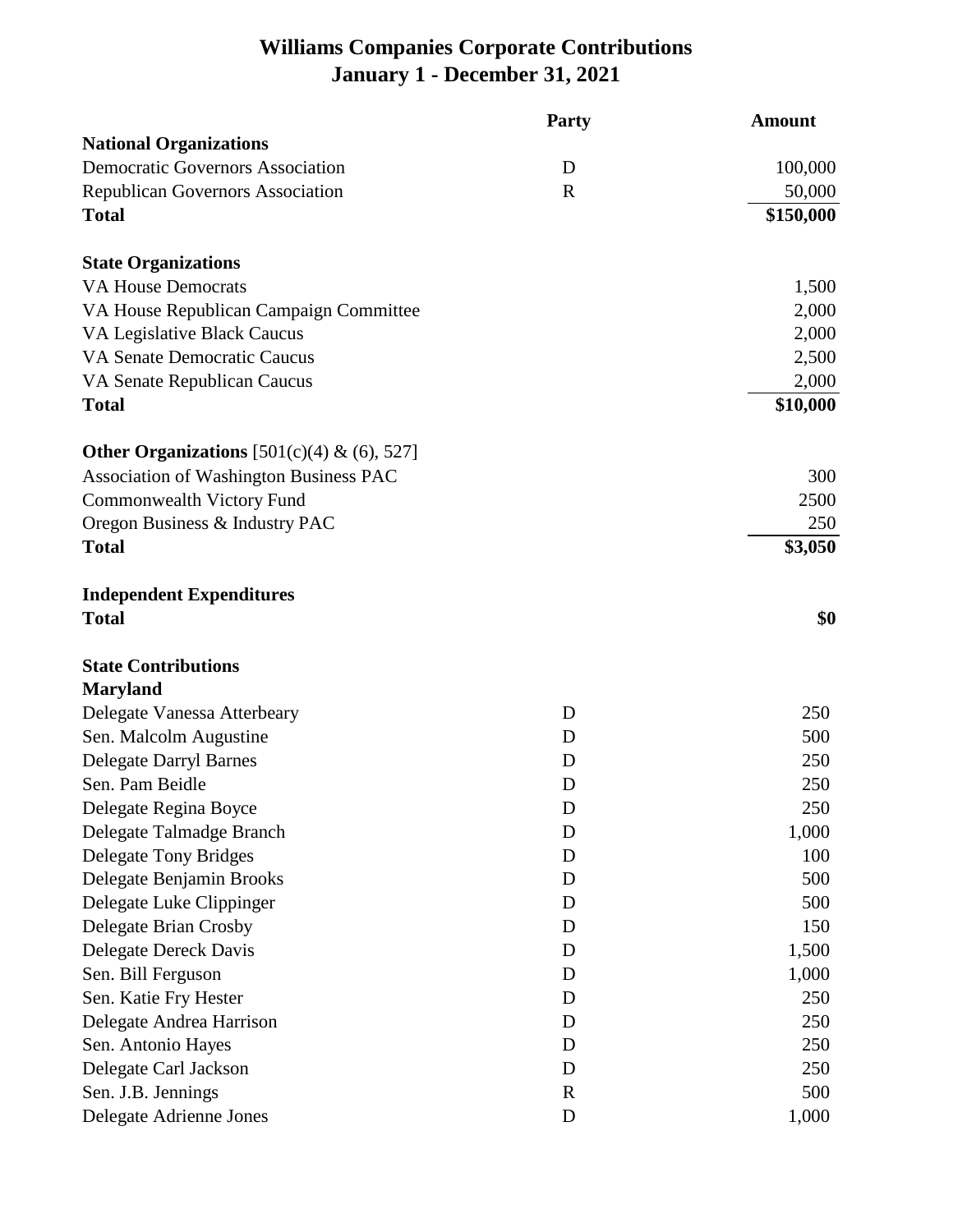| Delegate Jazz Lewis<br>Sen. Justin Ready | D<br>$\mathbf R$ | 100<br>250 |
|------------------------------------------|------------------|------------|
|                                          |                  |            |
| Delegate Sheree Sample-Hughes            | D                | 250        |
| Sen. Bryan Simonaire                     | $\mathbf R$      | 500        |
| Delegate Dana Stein                      | D                | 500        |
| Delegate Kris Valderrama                 | D                | 250        |
| Delegate C.T. Wilson                     | D                | 1,000      |
| <b>Total</b>                             |                  | \$11,725   |
| <b>New York</b>                          |                  |            |
| Gov. Kathy Hochul                        | D                | 5,000      |
| <b>Total</b>                             |                  | \$5,000    |
|                                          |                  |            |
| <b>South Carolina</b>                    |                  |            |
| Sen. Mia McLeod                          | D                | 1,000      |
| Rep. Russell Otto                        | D                | 1,000      |
| <b>Total</b>                             |                  | \$2,000    |
| <b>Virginia</b>                          |                  |            |
| Delegate Les Adams                       | $\mathbf R$      | 2,500      |
| Delegate Lamont Bagby                    | D                | 1,500      |
| Delegate Rob Bell                        | $\mathbf R$      | 250        |
| Delegate Jeff Bourne                     | D                | 500        |
| Delegate David Bulova                    | D                | 1,500      |
| Delegate Kathy Byron                     | $\mathbf R$      | 1,000      |
| Delegate Karrie Delaney                  | D                | 250        |
| <b>Delegate Matt Fariss</b>              | $\mathbf R$      | 500        |
| Sen. Barbara Favola                      | ${\rm D}$        | 500        |
| Delegate Eileen Filler-Corn              | D                | 2,500      |
| Delegate Nicholas Freitas                | $\mathbf R$      | 250        |
| Delegate Todd Gilbert                    | $\mathbf R$      | 1,000      |
| Sen. Emmett Hanger                       | $\mathbf R$      | 500        |
| Delegate Ghazala Hashmi                  | D                | 500        |
| Delegate Steve Heretick                  | D                | 2,000      |
| Delegate Charnielle Herring              | D                | 1,000      |
| Sen. Jill Holtzman Vogel                 | $\mathbf R$      | 500        |
| Sen. Janet Howell                        | D                | 500        |
| Delegate Mark Keam                       | D                | 500        |
| Delegate Terry Kilgore                   | $\mathbf R$      | 500        |
| Sen. Louise Lucas                        | D                | 2,500      |
| Sen. Dave Marsden                        | D                | 250        |
| Delegate Danny Marshall                  | $\mathbf R$      | 2,000      |